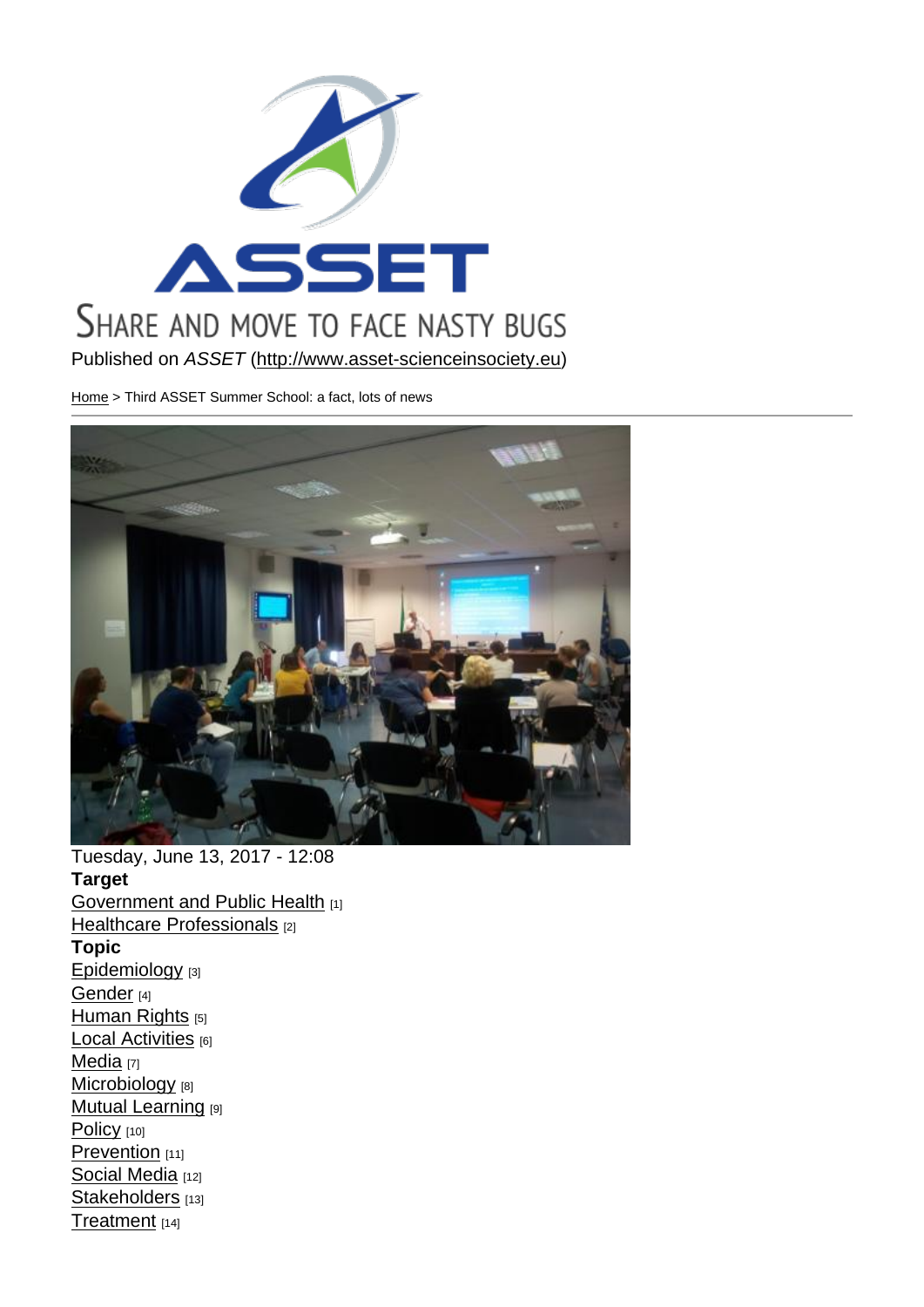Vaccination [15] Tags Summer School [16] [Vaccine](http://www.asset-scienceinsociety.eu/topic/vaccination) [17] science-in-society [18] [science and soc](http://www.asset-scienceinsociety.eu/tags/summer-school)iety [19] [Social m](http://www.asset-scienceinsociety.eu/tags/vaccine)edia [20] [Vaccine hesitancy](http://www.asset-scienceinsociety.eu/tags/science-society) [21] [risk communication](http://www.asset-scienceinsociety.eu/tags/science-and-society) [22]

[As reported in](http://www.asset-scienceinsociety.eu/tags/social-media) the ASSET Strategic plan, the [three Summer Sch](http://www.asset-scienceinsociety.eu/tags/vaccine-hesitancy)ools on Science in Society [related issues in Pa](http://www.asset-scienceinsociety.eu/tags/risk-communication)ndemics (2015, 2016, 2017) pose the main challenge of the collaborative project overall that is dealing with the intersectoral approach required by the management of Public Health Emergencies of International Concern (PHEIC), like epidemics and pandemics. Therefore, by establishing an interactive learning setting for researchers and practitioners in the field of Science in Society (SiS) related issues in Pandemics, the ASSET Summer School focused on: governance of pandemics; unsolved scientific questions about epidemics and pandemics; crisis participatory governance; ethical, legal and societal implications of pandemics; gender pattern ? vulnerability; and (issues related to) intentionally caused outbreaks.

From May 30 to June 1, 2017, the Third ASSET Summer School on Science in Society related issues in Pandemics [23] was held at the National Centre for Disease Pr[eventi](http://www.asset-scienceinsociety.eu/events/summer-school-science-society-related-issues-pandemics-–-third-edition)on [and Health Promotion of the Italian Institute of](http://www.asset-scienceinsociety.eu/events/summer-school-science-society-related-issues-pandemics-–-third-edition)  [Public Health in Rome. It is a](http://www.asset-scienceinsociety.eu/events/summer-school-science-society-related-issues-pandemics-–-third-edition) (matter of) fact.

In those three days, both the deductive and the inductive methods were applied to discuss on PHEIC management, according to a multidisciplinary perspective. A sequence of several case studies was analysed and contents ranged from public health to social science and communication. Thematic focuses were: vaccination and current vaccine hesitancy; an intentionally caused outbreak of botulism; Zika virus and gender related issues; risk assessment applied to Yellow Fever and the impact of risk communication on Ebola Virus Disease spreading in Western Africa; lay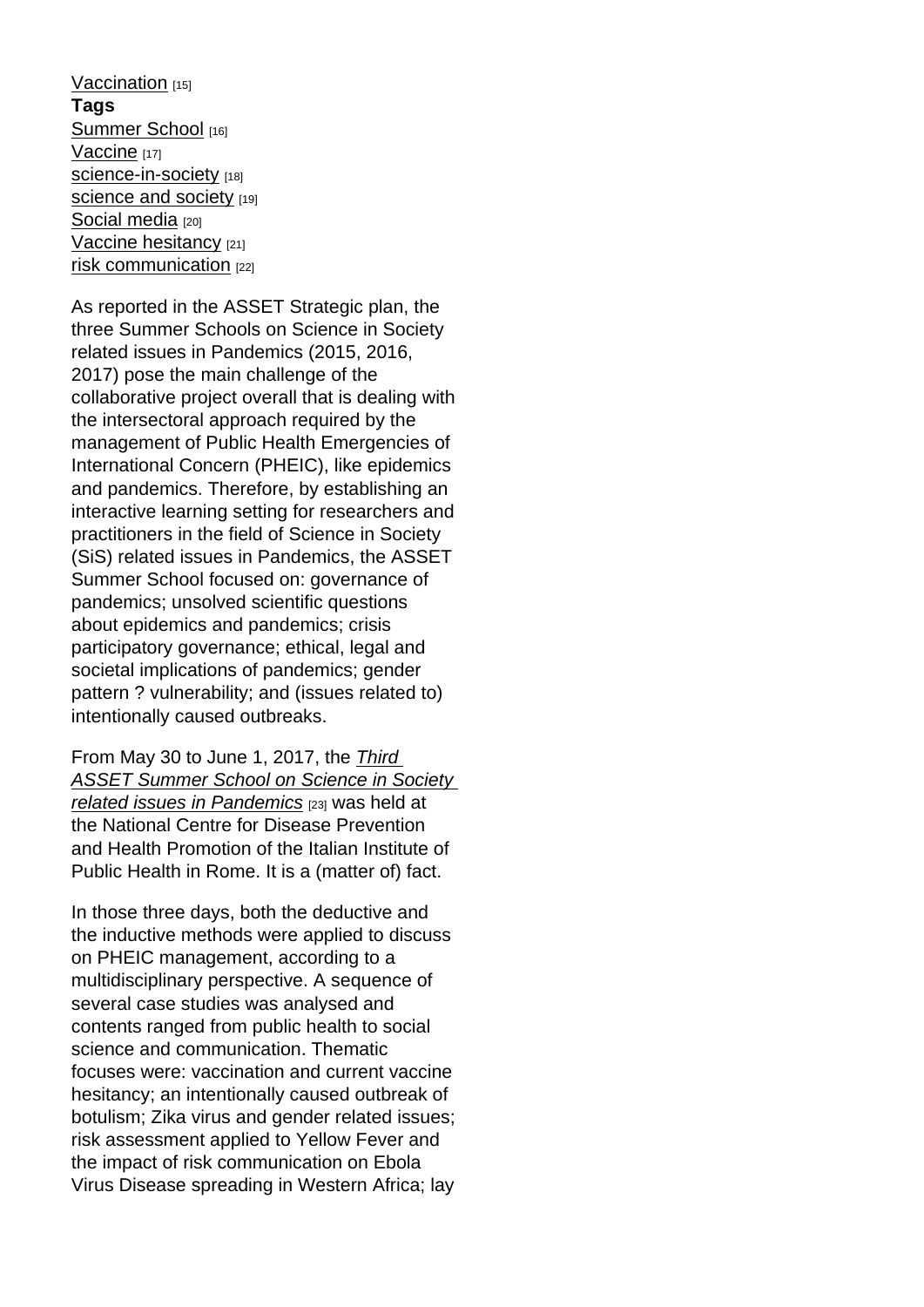public involvement in case of major outbreak occurrence and study of people reaction on social media against recent terroristic attacks. Indeed, it is a news.

The third ASSET course was comparable to a varied stage of actors holding different professional roles and backgrounds: general practitioners, public health officers, researchers, medical students and PhD candidates, biostatisticians, journalists, sociologists. They represented public research institutes as well as private companies. And this is really a (good) news.

Thirty people gathered in Rome in these days, coming from Lyon (France), Haifa (Israel), Copenhagen (Denmark), Dublin (Ireland), Athens (Greece), Geneva (Switzerland), Bucharest (Romania), Sofia (Bulgaria), Manchester (UK), Abuja (Nigeria), Chi?in?u (Moldova), Milan and Rome (Italy). Then, the cross-cultural environment recalled by the payoff associated to the ASSET Summer School was actually well represented. It is a (great) news.

An interactive approach was fully developed at the 2017 ASSET Summer School: people worked in groups all over the learning units and attendants also presented their own projects, activities or experience developed concerning SiS related issues in the management of major infectious disease outbreaks. In this way, it was possible to enjoy a beneficial sharing of expertise and a fruitful exchange fostering Mutual Learning among differently grounded professionals. In the end, another news.

It is right to state that the third ASSET Summer School was a fact, but also brought a lot of news.

## **Newsletters**

Select the newsletter(s) to which you want to subscribe or unsubscribe.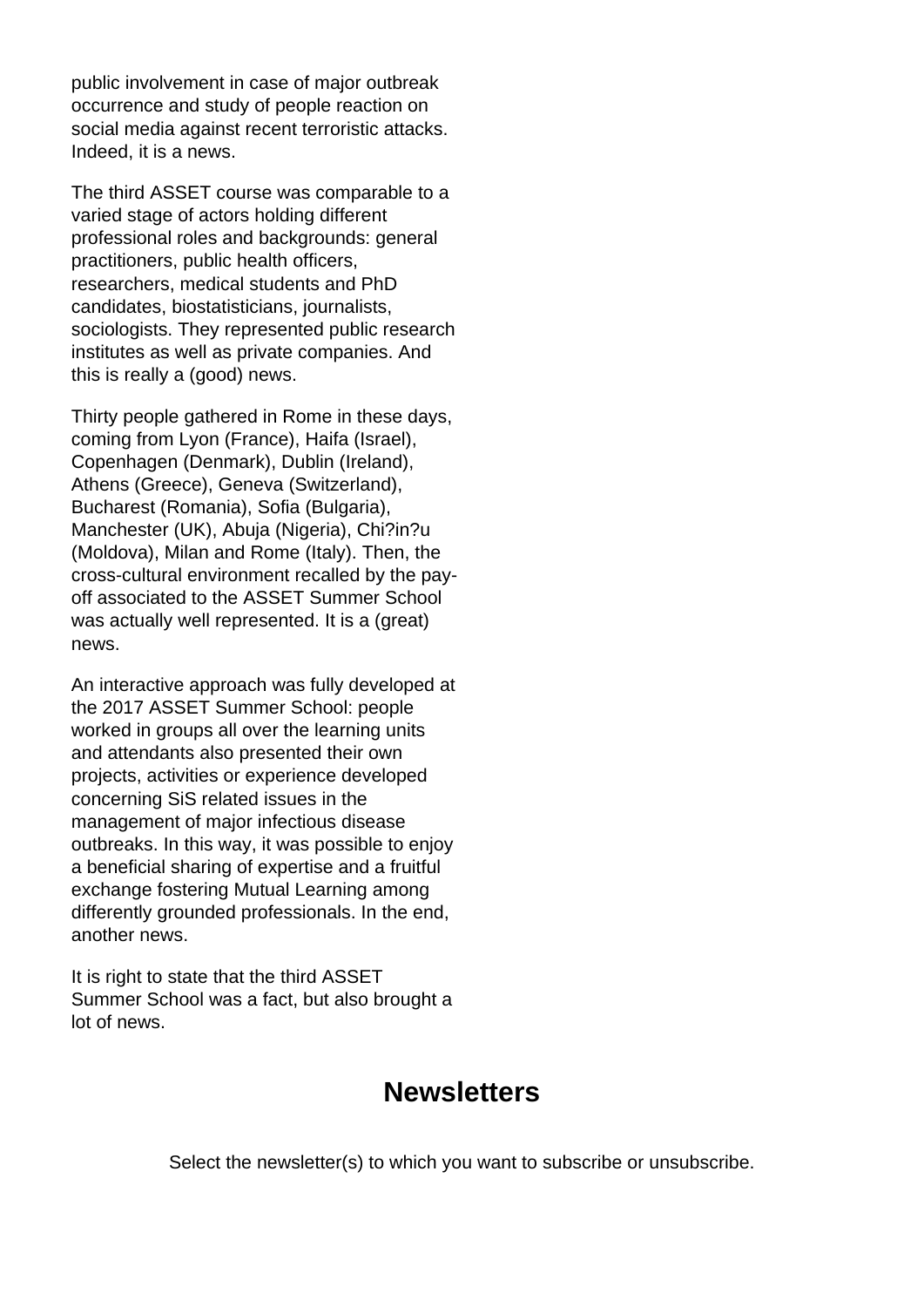#### News from Asset project Responsible Research and Innovation Newsletter Asset PPRB

E-mail \*

# **Contacts**

Facebook

**Twitter** 

YouTube

LinkedIn

## **Contacts**

General inquiries: info@asset-scienceinsociety.eu

# [ASSET](mailto:info@asset-scienceinsociety.eu)

Action plan on Science in Society related issues in Epidemics and Total pandemics European Commission

This project has received funding from the European Union?s Seventh Framework Programme for research, technological development and demonstration under grant [agreement no 612236.](http://ec.europa.eu/index_en.htm)

Source URL: http://www.asset-scienceinsociety.eu/news/features/third-asset-summer-school-fact-lotsnews

Links

- [1] http://www.asset-scienceinsociety.eu/target/government-and-public-health
- [2] http://www.asset-scienceinsociety.eu/target/healthcare-professionals
- [3] http://www.asset-scienceinsociety.eu/topic/epidemiology
- [4] http://www.asset-scienceinsociety.eu/topic/gender
- [5] http://www.asset-scienceinsociety.eu/topic/human-rights
- [6] http://www.asset-scienceinsociety.eu/topic/local-activities
- [7] http://www.asset-scienceinsociety.eu/topic/media
- [8] http://www.asset-scienceinsociety.eu/topic/microbiology
- [9] http://www.asset-scienceinsociety.eu/topic/mutual-learning
- [10] http://www.asset-scienceinsociety.eu/topic/policy
- [11] http://www.asset-scienceinsociety.eu/topic/prevention
- [12] http://www.asset-scienceinsociety.eu/topic/social-media
- [13] http://www.asset-scienceinsociety.eu/topic/stakeholders
- [14] http://www.asset-scienceinsociety.eu/topic/treatment
- [15] http://www.asset-scienceinsociety.eu/topic/vaccination
- [16] http://www.asset-scienceinsociety.eu/tags/summer-school
- [17] http://www.asset-scienceinsociety.eu/tags/vaccine